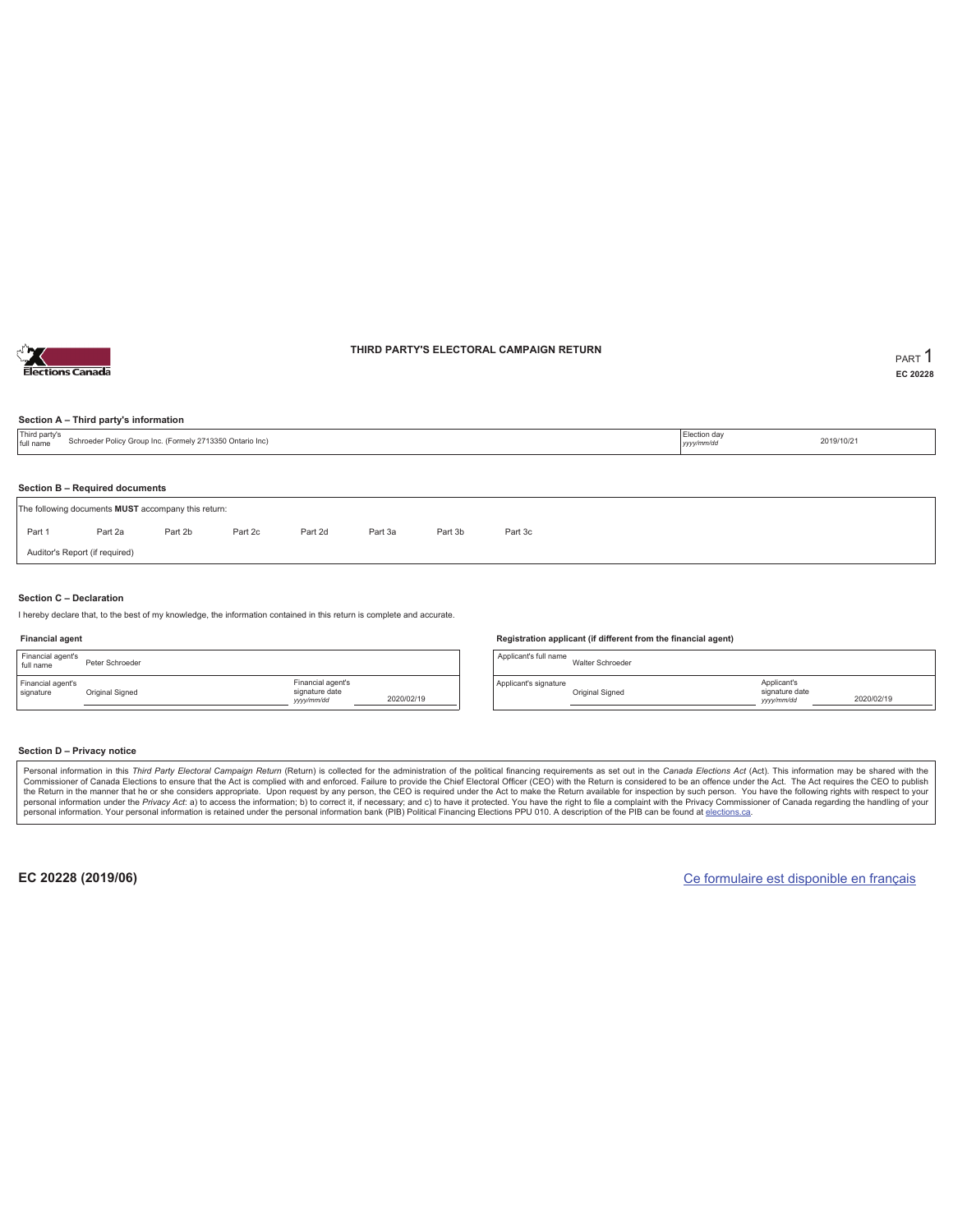

## **THIRD PARTY'S ELECTORAL CAMPAIGN RETURN Statement of monetary contributions received** PART 2a

| No.            | Full name          | <b>Street</b><br>no.                                                              | <b>Street</b> | Apt. | City                                                                           | Prov./<br>Terr. | Postal<br>code | Date<br>received<br>yyyy/mm/dd                         | Individual | <b>Business /</b><br>Commercial<br>organization | Government | <b>Trade union</b> | Corporation<br>without share<br>capital | Unincorporated<br>organization or<br>association |
|----------------|--------------------|-----------------------------------------------------------------------------------|---------------|------|--------------------------------------------------------------------------------|-----------------|----------------|--------------------------------------------------------|------------|-------------------------------------------------|------------|--------------------|-----------------------------------------|--------------------------------------------------|
|                |                    |                                                                                   |               |      |                                                                                |                 |                |                                                        | \$         | \$                                              | \$         | s                  | \$                                      | \$                                               |
| $\overline{1}$ | Walter Schroeder   |                                                                                   |               |      | Toronto                                                                        | ON              | M5P 2P7        | 2019/09/09                                             | 504,000.00 |                                                 |            |                    |                                         |                                                  |
|                | 2 Walter Schroeder |                                                                                   |               |      | Toronto                                                                        | ON              | M5P 2P7        | 2019/10/08                                             | 200,000.00 |                                                 |            |                    |                                         |                                                  |
|                |                    |                                                                                   |               |      |                                                                                |                 |                |                                                        |            |                                                 |            |                    |                                         |                                                  |
|                |                    |                                                                                   |               |      |                                                                                |                 |                |                                                        |            |                                                 |            |                    |                                         |                                                  |
|                |                    |                                                                                   |               |      |                                                                                |                 |                |                                                        |            |                                                 |            |                    |                                         |                                                  |
|                |                    |                                                                                   |               |      |                                                                                |                 |                |                                                        |            |                                                 |            |                    |                                         |                                                  |
|                |                    |                                                                                   |               |      |                                                                                |                 |                |                                                        |            |                                                 |            |                    |                                         |                                                  |
|                |                    |                                                                                   |               |      |                                                                                |                 |                |                                                        |            |                                                 |            |                    |                                         |                                                  |
|                |                    |                                                                                   |               |      |                                                                                |                 |                |                                                        |            |                                                 |            |                    |                                         |                                                  |
|                |                    |                                                                                   |               |      |                                                                                |                 |                |                                                        |            |                                                 |            |                    |                                         |                                                  |
|                |                    |                                                                                   |               |      |                                                                                |                 |                |                                                        |            |                                                 |            |                    |                                         |                                                  |
|                |                    |                                                                                   |               |      |                                                                                |                 |                |                                                        |            |                                                 |            |                    |                                         |                                                  |
|                |                    |                                                                                   |               |      |                                                                                |                 |                |                                                        |            |                                                 |            |                    |                                         |                                                  |
|                |                    |                                                                                   |               |      |                                                                                |                 |                |                                                        |            |                                                 |            |                    |                                         |                                                  |
|                |                    |                                                                                   |               |      |                                                                                |                 |                | Totals carried forward from previous page \$           |            |                                                 |            |                    |                                         |                                                  |
|                |                    |                                                                                   |               |      | Total amount of monetary contributions by contributors who gave over \$200 (A) |                 |                |                                                        | 704,000.00 |                                                 |            |                    |                                         |                                                  |
|                |                    | Number of contributors who gave over \$200                                        |               |      |                                                                                |                 |                |                                                        |            |                                                 |            |                    |                                         |                                                  |
|                |                    | Total amount of monetary contributions by contributors who gave \$200 or less (B) |               |      |                                                                                |                 |                |                                                        |            |                                                 |            |                    |                                         |                                                  |
|                |                    | Number of contributors who gave \$200 or less                                     |               |      |                                                                                |                 |                |                                                        |            |                                                 |            |                    |                                         |                                                  |
|                |                    |                                                                                   |               |      |                                                                                |                 |                | Total amount of all monetary contributions (A+B)       |            |                                                 |            |                    |                                         |                                                  |
|                |                    |                                                                                   |               |      |                                                                                |                 |                | Number of contributors who gave monetary contributions |            |                                                 |            |                    |                                         |                                                  |

| Third<br>and the control of the con-<br>party | 27425<br>ה בפנ<br>. Cormon:<br>Group Inc.<br>2 obroo | ua<br>yyyymm/ae | 2019/10/2 | Page |  |  |
|-----------------------------------------------|------------------------------------------------------|-----------------|-----------|------|--|--|
|                                               |                                                      |                 |           |      |  |  |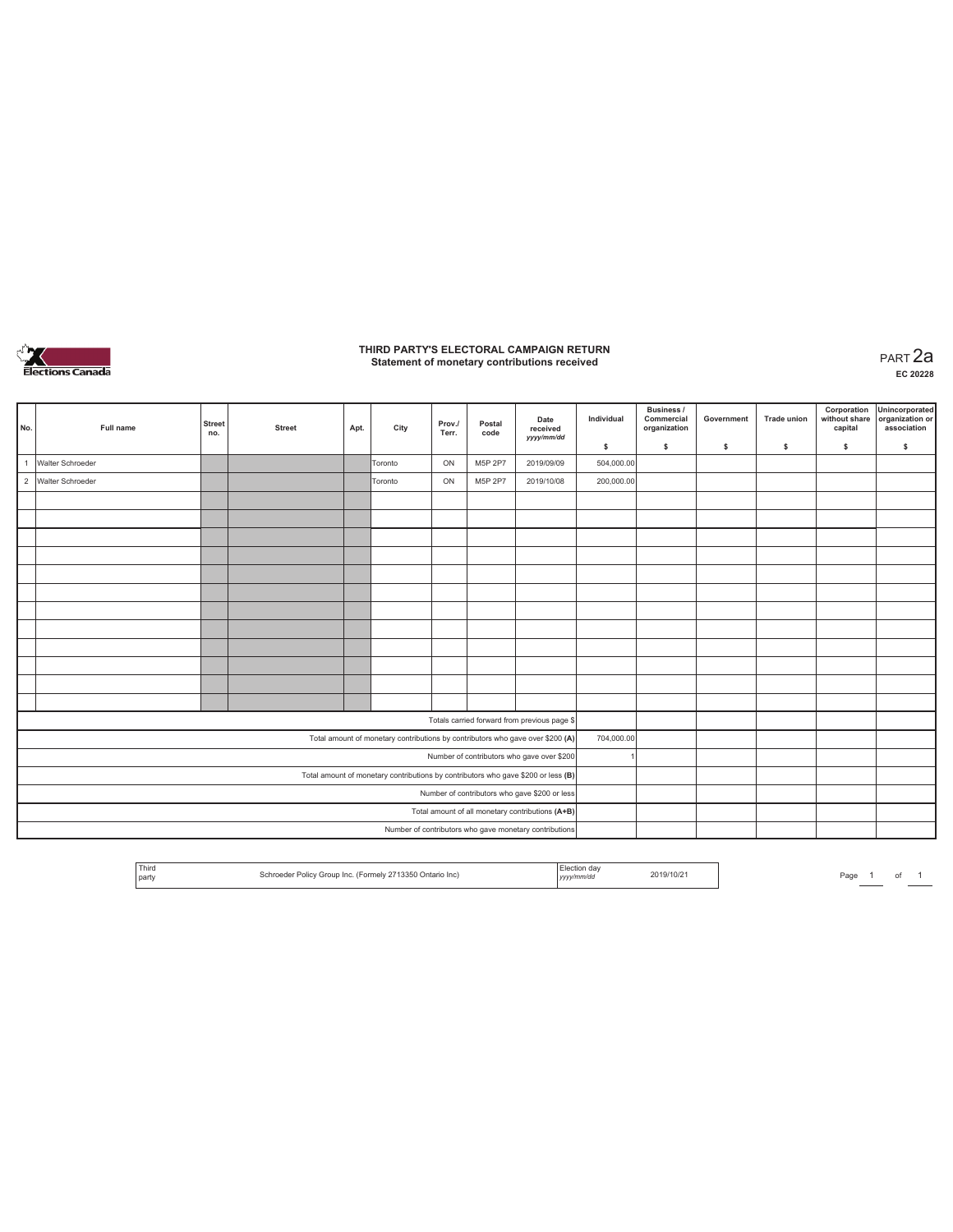

# **THIRD PARTY'S ELECTORAL CAMPAIGN RETURN Statement of non-monetary contributions received** PART 2b

| No.                                                                                   | Full name | <b>Street</b><br>no.                                 | <b>Street</b> | Apt. | City | Prov./<br>Terr. | Postal<br>code | Date<br>received<br>yyyy/mm/dd                                                     | Individual | <b>Business /</b><br>Commercial<br>organization | Government | <b>Trade union</b> | Corporation<br>without share<br>capital | Unincorporated<br>organization or<br>association |
|---------------------------------------------------------------------------------------|-----------|------------------------------------------------------|---------------|------|------|-----------------|----------------|------------------------------------------------------------------------------------|------------|-------------------------------------------------|------------|--------------------|-----------------------------------------|--------------------------------------------------|
|                                                                                       |           |                                                      |               |      |      |                 |                |                                                                                    | \$         | $\mathbb S$                                     | \$.        | \$                 | \$                                      | \$                                               |
|                                                                                       |           |                                                      |               |      |      |                 |                |                                                                                    |            |                                                 |            |                    |                                         |                                                  |
|                                                                                       |           |                                                      |               |      |      |                 |                |                                                                                    |            |                                                 |            |                    |                                         |                                                  |
|                                                                                       |           |                                                      |               |      |      |                 |                |                                                                                    |            |                                                 |            |                    |                                         |                                                  |
|                                                                                       |           |                                                      |               |      |      |                 |                |                                                                                    |            |                                                 |            |                    |                                         |                                                  |
|                                                                                       |           |                                                      |               |      |      |                 |                |                                                                                    |            |                                                 |            |                    |                                         |                                                  |
|                                                                                       |           |                                                      |               |      |      |                 |                |                                                                                    |            |                                                 |            |                    |                                         |                                                  |
|                                                                                       |           |                                                      |               |      |      |                 |                |                                                                                    |            |                                                 |            |                    |                                         |                                                  |
|                                                                                       |           |                                                      |               |      |      |                 |                |                                                                                    |            |                                                 |            |                    |                                         |                                                  |
|                                                                                       |           |                                                      |               |      |      |                 |                |                                                                                    |            |                                                 |            |                    |                                         |                                                  |
|                                                                                       |           |                                                      |               |      |      |                 |                |                                                                                    |            |                                                 |            |                    |                                         |                                                  |
|                                                                                       |           |                                                      |               |      |      |                 |                |                                                                                    |            |                                                 |            |                    |                                         |                                                  |
|                                                                                       |           |                                                      |               |      |      |                 |                |                                                                                    |            |                                                 |            |                    |                                         |                                                  |
|                                                                                       |           |                                                      |               |      |      |                 |                |                                                                                    |            |                                                 |            |                    |                                         |                                                  |
|                                                                                       |           |                                                      |               |      |      |                 |                |                                                                                    |            |                                                 |            |                    |                                         |                                                  |
|                                                                                       |           |                                                      |               |      |      |                 |                | Totals carried forward from previous page \$                                       |            |                                                 |            |                    |                                         |                                                  |
|                                                                                       |           |                                                      |               |      |      |                 |                | Total amount of non-monetary contributions by contributors who gave over \$200 (A) |            |                                                 |            |                    |                                         |                                                  |
|                                                                                       |           |                                                      |               |      |      |                 |                | Number of contributors who gave over \$200                                         |            |                                                 |            |                    |                                         |                                                  |
| Total amount of non-monetary contributions by contributors who gave \$200 or less (B) |           |                                                      |               |      |      |                 |                |                                                                                    |            |                                                 |            |                    |                                         |                                                  |
| Number of contributors who gave \$200 or less                                         |           |                                                      |               |      |      |                 |                |                                                                                    |            |                                                 |            |                    |                                         |                                                  |
|                                                                                       |           | Total amount of all non-monetary contributions (A+B) |               |      |      |                 |                |                                                                                    |            |                                                 |            |                    |                                         |                                                  |
|                                                                                       |           |                                                      |               |      |      |                 |                | Number of contributors who gave non-monetary contributions                         |            |                                                 |            |                    |                                         |                                                  |

|  | Third<br>≀ Inc<br>Ontario.<br>and the control of the con-<br>party<br>. | ,,,,, | 019/10/2 |  | Pagu |  |  |  |
|--|-------------------------------------------------------------------------|-------|----------|--|------|--|--|--|
|--|-------------------------------------------------------------------------|-------|----------|--|------|--|--|--|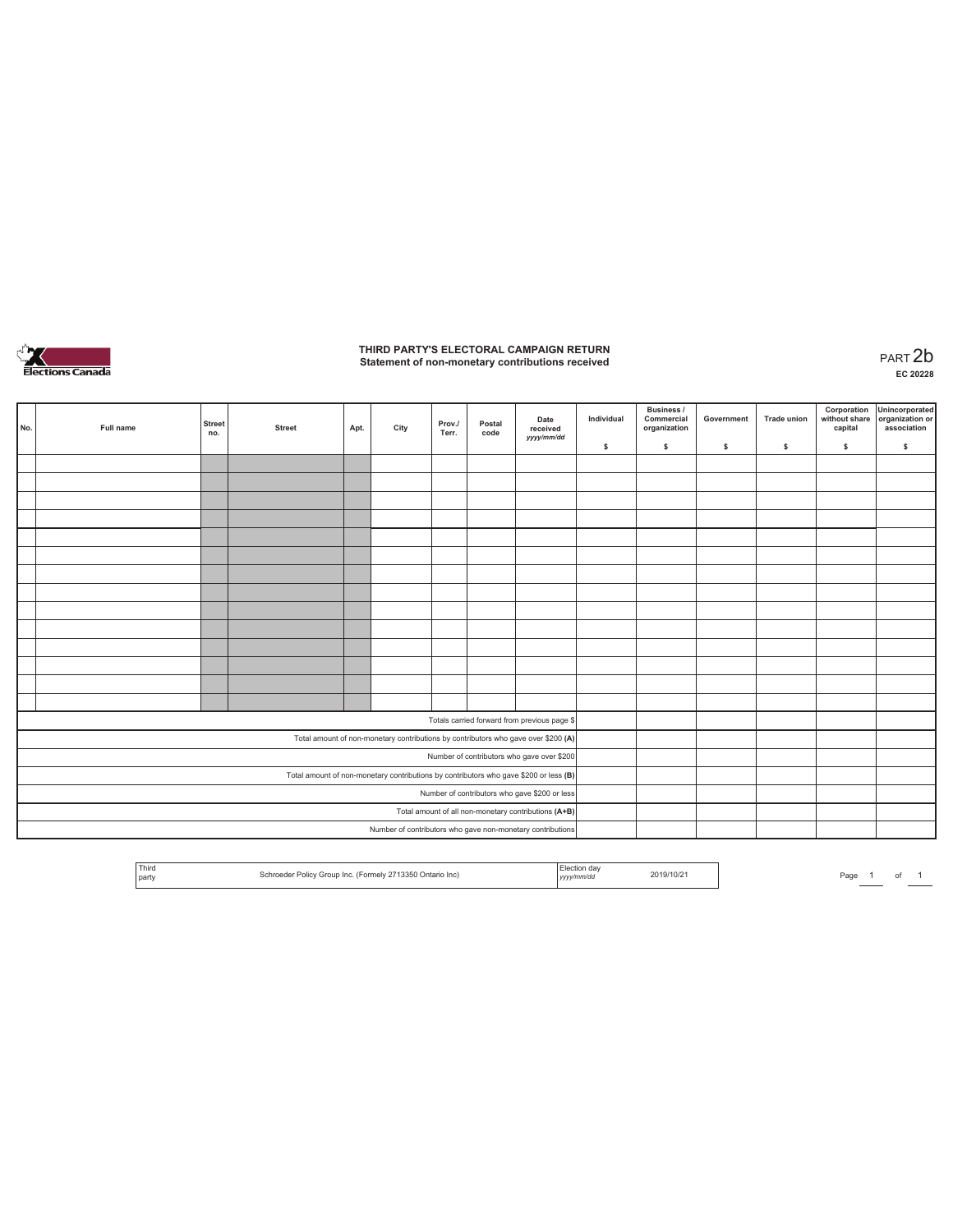

## **THIRD PARTY'S ELECTORAL CAMPAIGN RETURN Statement of operating loans received** PART 2c

**EC 20228**

|                                                                 | No.                                          | Full name | <b>Street</b><br>no. | <b>Street</b> | Apt. | City | Prov./<br>Terr. | Postal<br>code | Date<br>received<br>yyyy/mm/dd                               | Individual | <b>Business /</b><br>Commercial<br>organization | Government | <b>Trade union</b> | Corporation<br>without share<br>capital | Unincorporated<br>organization or<br>association |
|-----------------------------------------------------------------|----------------------------------------------|-----------|----------------------|---------------|------|------|-----------------|----------------|--------------------------------------------------------------|------------|-------------------------------------------------|------------|--------------------|-----------------------------------------|--------------------------------------------------|
|                                                                 |                                              |           |                      |               |      |      |                 |                |                                                              | \$         | \$.                                             | \$         | s                  | \$                                      | $\mathbb S$                                      |
|                                                                 |                                              |           |                      |               |      |      |                 |                |                                                              |            |                                                 |            |                    |                                         |                                                  |
|                                                                 |                                              |           |                      |               |      |      |                 |                |                                                              |            |                                                 |            |                    |                                         |                                                  |
|                                                                 |                                              |           |                      |               |      |      |                 |                |                                                              |            |                                                 |            |                    |                                         |                                                  |
|                                                                 |                                              |           |                      |               |      |      |                 |                |                                                              |            |                                                 |            |                    |                                         |                                                  |
|                                                                 |                                              |           |                      |               |      |      |                 |                |                                                              |            |                                                 |            |                    |                                         |                                                  |
|                                                                 |                                              |           |                      |               |      |      |                 |                |                                                              |            |                                                 |            |                    |                                         |                                                  |
|                                                                 |                                              |           |                      |               |      |      |                 |                |                                                              |            |                                                 |            |                    |                                         |                                                  |
|                                                                 |                                              |           |                      |               |      |      |                 |                |                                                              |            |                                                 |            |                    |                                         |                                                  |
|                                                                 |                                              |           |                      |               |      |      |                 |                |                                                              |            |                                                 |            |                    |                                         |                                                  |
|                                                                 |                                              |           |                      |               |      |      |                 |                |                                                              |            |                                                 |            |                    |                                         |                                                  |
|                                                                 |                                              |           |                      |               |      |      |                 |                |                                                              |            |                                                 |            |                    |                                         |                                                  |
|                                                                 |                                              |           |                      |               |      |      |                 |                |                                                              |            |                                                 |            |                    |                                         |                                                  |
|                                                                 |                                              |           |                      |               |      |      |                 |                |                                                              |            |                                                 |            |                    |                                         |                                                  |
|                                                                 |                                              |           |                      |               |      |      |                 |                |                                                              |            |                                                 |            |                    |                                         |                                                  |
|                                                                 |                                              |           |                      |               |      |      |                 |                | Totals carried forward from previous page \$                 |            |                                                 |            |                    |                                         |                                                  |
|                                                                 |                                              |           |                      |               |      |      |                 |                | Total amount of loans by lenders who provided over \$200 (A) |            |                                                 |            |                    |                                         |                                                  |
|                                                                 |                                              |           |                      |               |      |      |                 |                | Number of lenders who provided over \$200                    |            |                                                 |            |                    |                                         |                                                  |
| Total amount of loans by lenders who provided \$200 or less (B) |                                              |           |                      |               |      |      |                 |                |                                                              |            |                                                 |            |                    |                                         |                                                  |
|                                                                 | Number of lenders who provided \$200 or less |           |                      |               |      |      |                 |                |                                                              |            |                                                 |            |                    |                                         |                                                  |
|                                                                 | Total amount of all loans (A+B)              |           |                      |               |      |      |                 |                |                                                              |            |                                                 |            |                    |                                         |                                                  |
|                                                                 |                                              |           |                      |               |      |      |                 |                | Number of all lenders who provided loans                     |            |                                                 |            |                    |                                         |                                                  |

| Third<br>l party | Schroeder Policy Group Inc. (Formely 2713350 Ontario Inc) | Election day<br>yyyy/mm/dd | 2019/10/21 |
|------------------|-----------------------------------------------------------|----------------------------|------------|

Page  $1$  of  $1$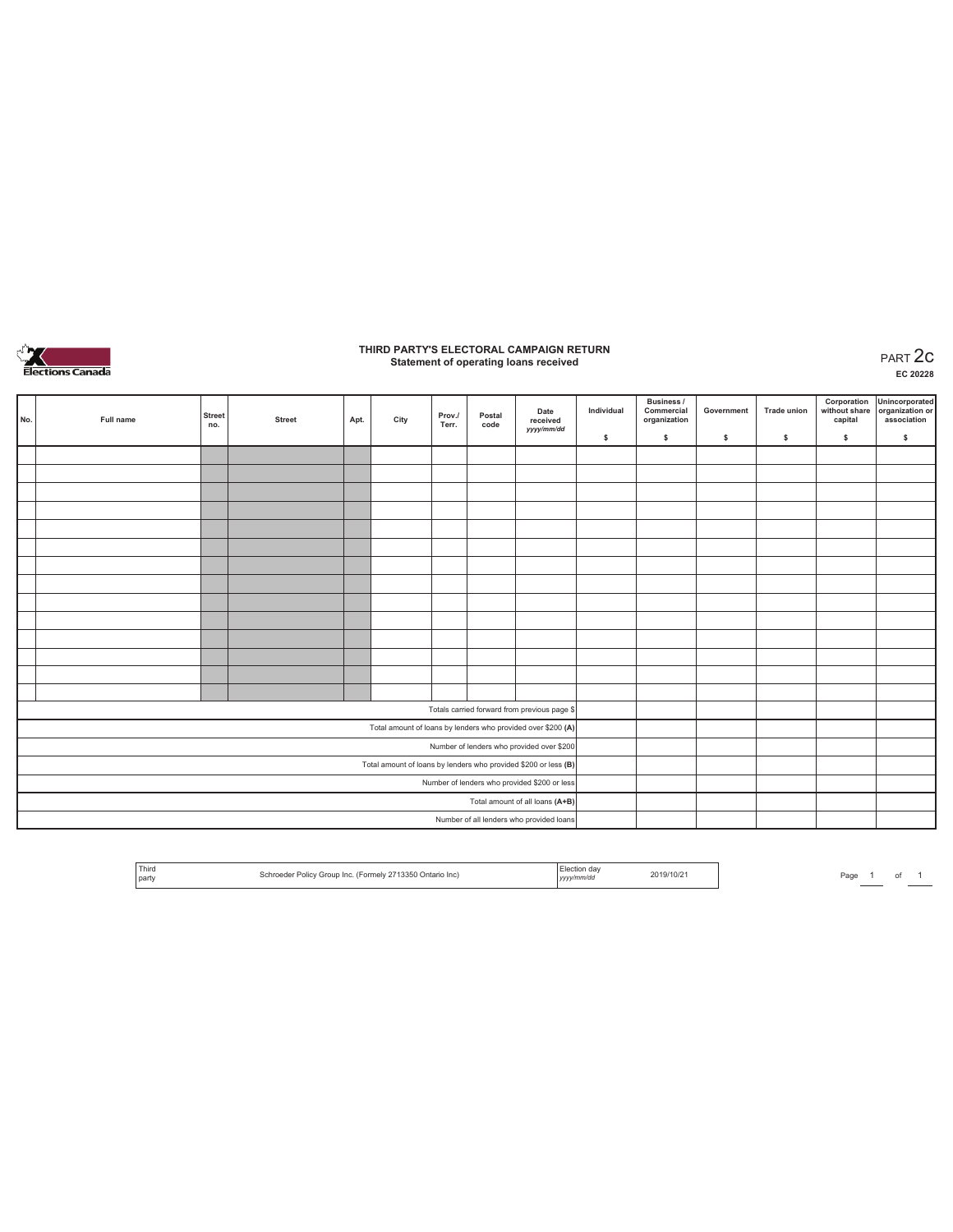

### **THIRD PARTY'S ELECTORAL CAMPAIGN RETURN Summary of inflows** PART 2d

| No.   | Type of contributor / lender                 | Monetary<br>contributions<br>(Part 2a)<br>\$ | Non-monetary<br>contributions<br>(Part 2b)<br>\$ | Loans<br>(Part 2c)<br>s | Total<br>\$ | Number of<br>contributors and<br>lenders |
|-------|----------------------------------------------|----------------------------------------------|--------------------------------------------------|-------------------------|-------------|------------------------------------------|
|       |                                              |                                              |                                                  |                         |             |                                          |
| 1.    | Individuals                                  | 704,000.00                                   |                                                  |                         | 704,000.00  |                                          |
| 2.    | Businesses / Commercial organizations        |                                              |                                                  |                         |             |                                          |
| 3.    | Governments                                  |                                              |                                                  |                         |             |                                          |
| 4.    | Trade unions                                 |                                              |                                                  |                         |             |                                          |
| 5.    | Corporations without share capital           |                                              |                                                  |                         |             |                                          |
| 6.    | Unincorporated organizations or associations |                                              |                                                  |                         |             |                                          |
| 7.    | Total (items 1 to 6)                         |                                              |                                                  |                         | 704,000.00  |                                          |
| Total |                                              |                                              |                                                  |                         |             |                                          |
| 8.    | Amount of third party's resources used       |                                              |                                                  |                         |             |                                          |
| 9.    | Grand total (items 7 and 8)                  |                                              |                                                  |                         | 704,000.00  |                                          |

| Third<br>Schroeder Policy Group Inc. (Formely 2713350 Ontario Inc)<br>party | Election day<br>yyyy/mm/dd | 2019/10/2 |
|-----------------------------------------------------------------------------|----------------------------|-----------|
|-----------------------------------------------------------------------------|----------------------------|-----------|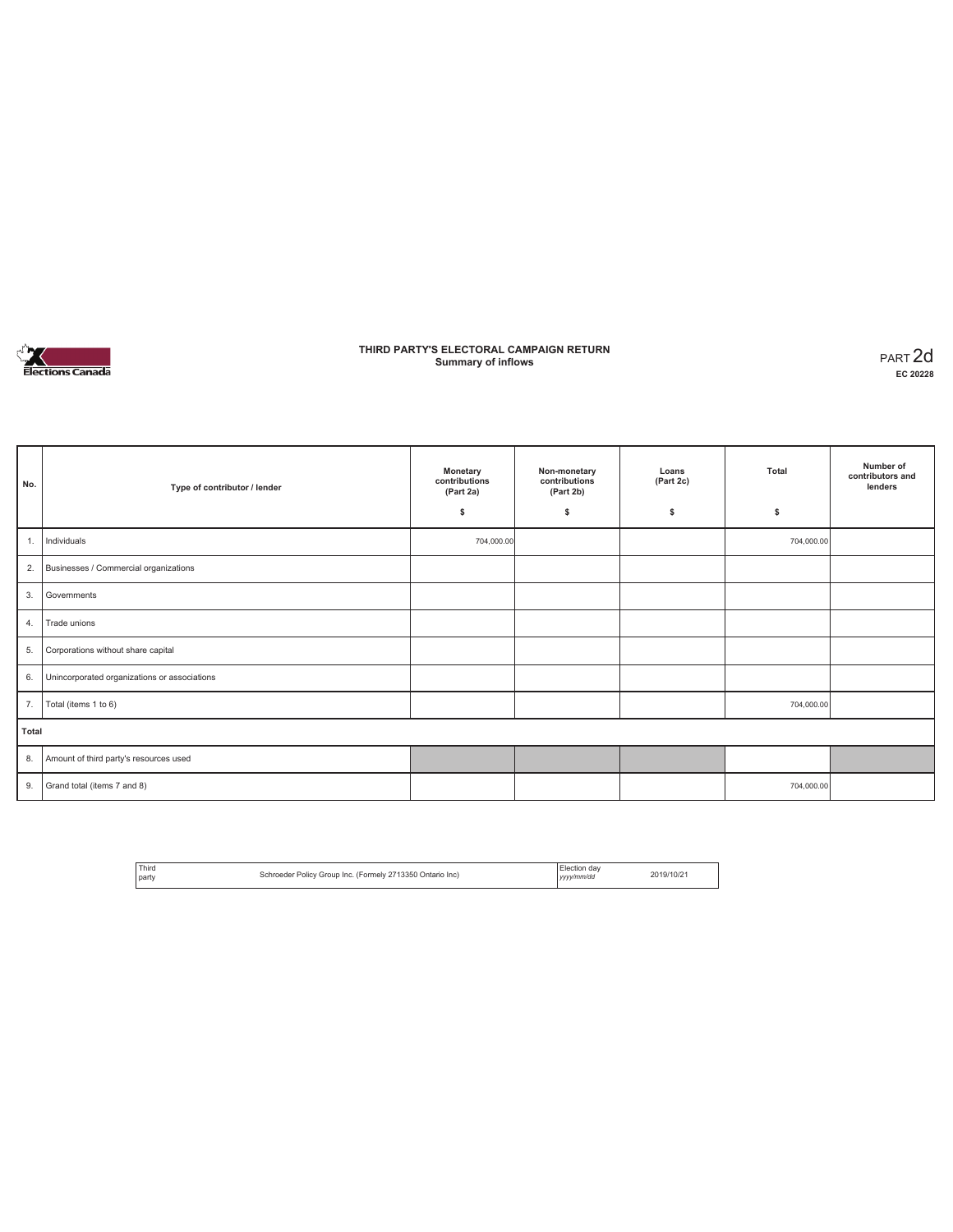

#### **THIRD PARTY'S ELECTORAL CAMPAIGN RETURN Statement of expenses incurred for regulated activities that take place during the pre-election period**  *(Only applicable to a fixed-date general election)*

PART 3a **EC 20228**

For a list of expense types, expense categories and expense subcategories, refer to Annex II in the Instructions.

| No.            | Date<br>incurred<br>yyyy/mm/dd | ED Code<br>(if applicable) | Supplier      | <b>Expense type</b>                              | <b>Expense</b><br>category | Expense<br>subcategory | <b>Starting date</b><br>of activity,<br>advertisement advertisement<br>or survey<br>yyyy/mm/dd | Ending date<br>of activity,<br>or survey<br>yyyy/mm/dd | Place of activity or<br>advertisement        | <b>Expense amount</b><br>\$ |  |  |
|----------------|--------------------------------|----------------------------|---------------|--------------------------------------------------|----------------------------|------------------------|------------------------------------------------------------------------------------------------|--------------------------------------------------------|----------------------------------------------|-----------------------------|--|--|
| $\overline{1}$ | 2019/08/01                     |                            | Navigator Ltd | Salaries, wages & consulting fee Consulting Fees |                            | Consulting Fees        | 2019/08/01                                                                                     |                                                        |                                              | 11,773.02                   |  |  |
|                |                                |                            |               |                                                  |                            |                        |                                                                                                |                                                        |                                              |                             |  |  |
|                |                                |                            |               |                                                  |                            |                        |                                                                                                |                                                        |                                              |                             |  |  |
|                |                                |                            |               |                                                  |                            |                        |                                                                                                |                                                        |                                              |                             |  |  |
|                |                                |                            |               |                                                  |                            |                        |                                                                                                |                                                        |                                              |                             |  |  |
|                |                                |                            |               |                                                  |                            |                        |                                                                                                |                                                        |                                              |                             |  |  |
|                |                                |                            |               |                                                  |                            |                        |                                                                                                |                                                        |                                              |                             |  |  |
|                |                                |                            |               |                                                  |                            |                        |                                                                                                |                                                        |                                              |                             |  |  |
|                |                                |                            |               |                                                  |                            |                        |                                                                                                |                                                        |                                              |                             |  |  |
|                |                                |                            |               |                                                  |                            |                        |                                                                                                |                                                        |                                              |                             |  |  |
|                |                                |                            |               |                                                  |                            |                        |                                                                                                |                                                        |                                              |                             |  |  |
|                |                                |                            |               |                                                  |                            |                        |                                                                                                |                                                        |                                              |                             |  |  |
|                |                                |                            |               |                                                  |                            |                        |                                                                                                |                                                        |                                              |                             |  |  |
|                |                                |                            |               |                                                  |                            |                        |                                                                                                |                                                        |                                              |                             |  |  |
|                |                                |                            |               |                                                  |                            |                        |                                                                                                |                                                        |                                              |                             |  |  |
|                |                                |                            |               |                                                  |                            |                        |                                                                                                |                                                        |                                              |                             |  |  |
|                |                                |                            |               |                                                  |                            |                        |                                                                                                |                                                        |                                              |                             |  |  |
|                |                                |                            |               |                                                  |                            |                        |                                                                                                |                                                        | Totals carried forward from previous page \$ | 11,773.02                   |  |  |
|                | Total \$                       |                            |               |                                                  |                            |                        |                                                                                                |                                                        |                                              |                             |  |  |

Page  $1$  of  $1$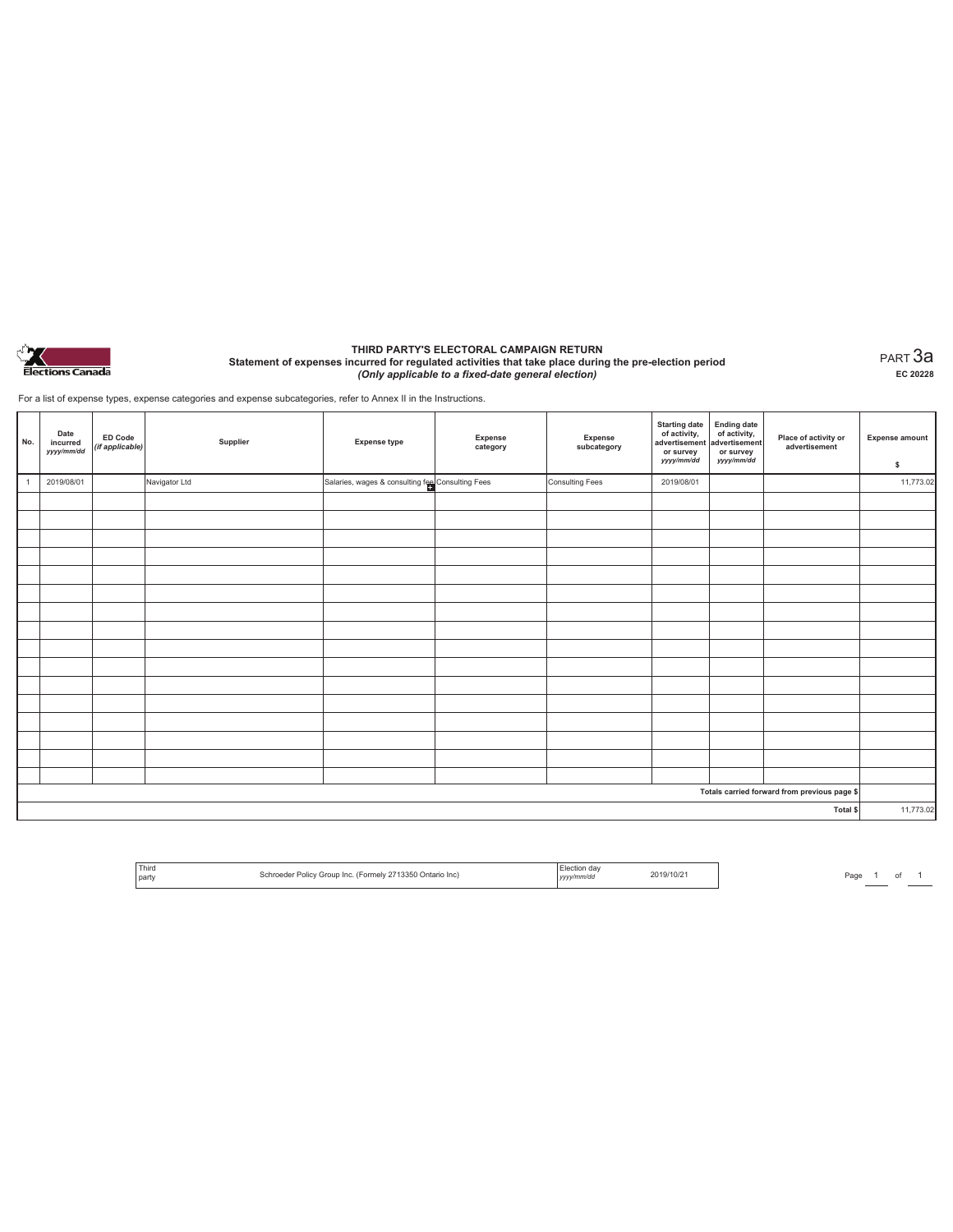

# **THIRD PARTY'S ELECTORAL CAMPAIGN RETURN Statement of expenses incurred for regulated activities that take place during the election period** PART 3b

**EC 20228**

For a list of expense types, expense categories and expense subcategories, refer to Annex II in the Instructions.

| No.            | Date<br>incurred<br>yyyy/mm/dd | <b>ED Code</b><br>(if applicable) | Supplier                                   | <b>Expense type</b>                             | Expense<br>category | Expense<br>subcategory | <b>Starting date</b><br>of activity,<br>advertisement<br>or survey<br>yyyy/mm/dd | <b>Ending date</b><br>of activity,<br>advertisement<br>or survey<br>yyyy/mm/dd | Place of activity or<br>advertisement        | <b>Expense amount</b><br>\$ |
|----------------|--------------------------------|-----------------------------------|--------------------------------------------|-------------------------------------------------|---------------------|------------------------|----------------------------------------------------------------------------------|--------------------------------------------------------------------------------|----------------------------------------------|-----------------------------|
|                | 2019/09/18                     |                                   | First on Colour                            | <b>Election Advertising</b>                     | Advertising         | Print Media            | 2019/09/18                                                                       | 2019/10/21                                                                     | Calgary, Edmonton                            | 2,484.30                    |
| $\overline{2}$ | 2019/09/16                     |                                   | Exodus                                     | Election Advertising                            | Advertising         | Print Media            | 2019/09/18                                                                       | 2019/10/21                                                                     | Toronto                                      | 3,415.99                    |
| 3              | 2019/09/11                     |                                   | Navigator Ltd.                             | Salaries, Wages & Consulting Fe Consulting Fees |                     | Consulting Fees        | 2019/09/11                                                                       | 2019/10/21                                                                     | Toronto                                      | 64,169.88                   |
| $\overline{4}$ | 2019/10/29                     |                                   | Navigator Ltd. (Ipsos Research)            | Election Survey                                 | Election survey     | Election Survey        | 2019/10/29                                                                       | 2019/10/21                                                                     | National                                     | 15,820.00                   |
| 5              | 2019/10/17                     |                                   | Navigator Ltd. (CNW)                       | Election Advertising                            | Advertising         | Placement Costs        | 2019/10/17                                                                       | 2019/10/21                                                                     | National                                     | 3,621.65                    |
| 6              | 2019/10/17                     |                                   | Navigator Ltd. (CNW)                       | Election Advertising                            | Advertising         | Placement Costs        | 2019/10/18                                                                       | 2019/10/21                                                                     | National                                     | 3,202.42                    |
| $\overline{7}$ | 2019/09/11                     |                                   | Navigator Ltd. - Digital Ads               | Election Advertising                            | Advertising         | Content Boosting       | 2019/09/11                                                                       | 2019/10/21                                                                     | National                                     | 175,899.84                  |
| 8              | 2019/09/11                     |                                   | Navigator Ltd. - Programmatic Ads          | Election Advertising                            | Advertising         | Placement Costs        | 2019/09/11                                                                       | 2019/10/21                                                                     | National                                     | 96,050.00                   |
| 9              | 2019/09/23                     |                                   | Navigator Ltd. - Video                     | Election Advertising                            | Advertising         | Production Costs       | 2019/09/23                                                                       | 2019/10/21                                                                     | National                                     | 4,943.75                    |
| 10             | 2019/09/27                     |                                   | Navigator Ltd. - Video                     | Election Advertising                            | Advertising         | Production Costs       | 2019/09/29                                                                       | 2019/10/21                                                                     | National                                     | 2,825.00                    |
| 11             | 2019/10/01                     |                                   | Navigator Ltd. - Expenses for printing ads | Election Advertising                            | Advertising         | Production Costs       | 2019/10/01                                                                       | 2019/10/21                                                                     | Calgary, Edmonton                            | 41.57                       |
|                |                                |                                   |                                            |                                                 |                     |                        |                                                                                  |                                                                                |                                              |                             |
|                |                                |                                   |                                            |                                                 |                     |                        |                                                                                  |                                                                                |                                              |                             |
|                |                                |                                   |                                            |                                                 |                     |                        |                                                                                  |                                                                                |                                              |                             |
|                |                                |                                   |                                            |                                                 |                     |                        |                                                                                  |                                                                                |                                              |                             |
|                |                                |                                   |                                            |                                                 |                     |                        |                                                                                  |                                                                                |                                              |                             |
|                |                                |                                   |                                            |                                                 |                     |                        |                                                                                  |                                                                                |                                              |                             |
|                |                                |                                   |                                            |                                                 |                     |                        |                                                                                  |                                                                                | Totals carried forward from previous page \$ | 11,773.02                   |
|                |                                |                                   |                                            |                                                 |                     |                        |                                                                                  |                                                                                | Total \$                                     | 384,247.42                  |

| Third<br>party | Schroeder Policy Group Inc. (Formely 2713350 Ontario Inc) | Election day<br>yyyy/mm/dd | 2019/10/2 |
|----------------|-----------------------------------------------------------|----------------------------|-----------|
|----------------|-----------------------------------------------------------|----------------------------|-----------|

Page  $1$  of  $1$